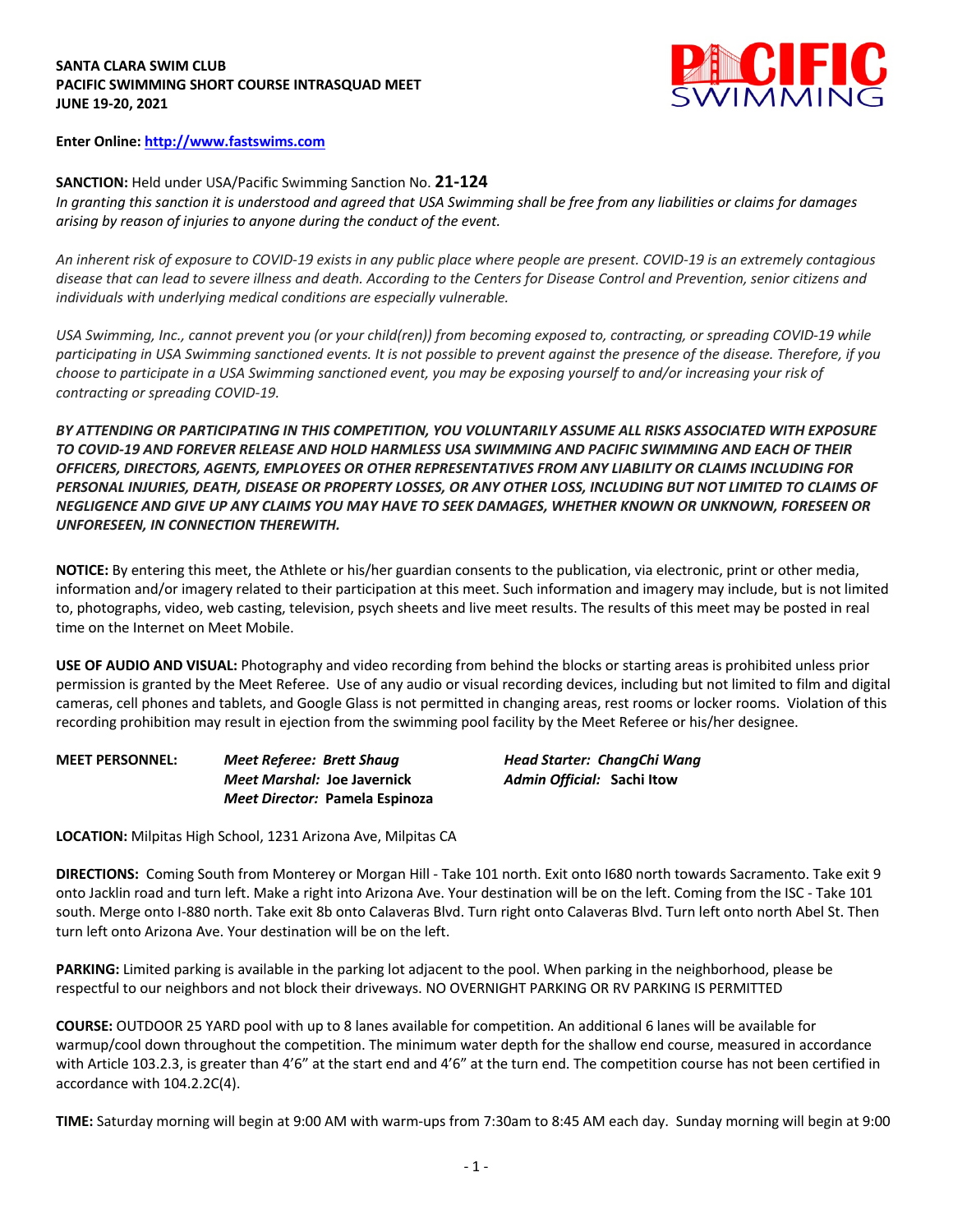AM each day with warm-ups from 7:30am to 8:45 AM each day. A maximum of three (4) athletes shall be permitted per warm-up lane.

**RULES: •** Current USA and Pacific Swimming rules and warm-up procedures will govern the meet. A copy of these procedures will be posted at the Clerk-of-Course.

• The local facilities guidelines, restrictions and interpretation of the local public health guidelines shall be followed at this meet.

• All applicable adults participating in or associated with this meet, acknowledge that they are subject to the provisions of the USA Swimming Minor Athlete Abuse Prevention Policy ("MAAPP"), and that they understand that compliance with the MAAPP policy is a condition of participation in the conduct of this competition.

- All events are timed finals.
- All events will swim fast to slow.
- Athletes may compete in 4 events per day.
- All Athletes ages 12 and under should complete competition within four (4) hours.

• Entries will be accepted until the number of splashes exceeds the estimated timeline, per the "Four-Hour Rule," based on the Athletes age and gender, or when the number of entered athlete meets maximum facility capacity as determined by facility and local health restrictions.

• The number of athletes, coaches, officials, and personnel will not exceed 200 in accordance with local health restrictions. **•** If local conditions warrant it the Meet Referee, with the concurrence of the Meet Director, may require a mandatory scratch down. Immediate cash refunds will be made for any mandatory scratches.

• **All Coaches and Officials must wear their USA Swimming membership cards in a visible manner.** 

**UNACCOMPANIED ATHLETES:** Any USA Swimming Athlete-Member competing at the meet must be accompanied by a USA Swimming Member-Coach for the purposes of Athlete supervision during warm-up, competition and warm-down. If a Coach-Member of the Athlete's USA Swimming Club does not attend the meet to serve in said supervisory capacity, it is the responsibility of the Athlete or the Athlete's legal guardian to arrange for supervision by a USA Swimming Member-Coach. The Meet Director or Meet Referee may assist the Athlete in making arrangements for such supervision; however, it is recommended that such arrangements be made in advance of the meet by the Athlete's USA Swimming Club Member-Coach.

**RACING STARTS:** Athletes must be certified by a USA Swimming member-coach as being proficient in performing a racing start or must start the race in the water. It is the responsibility of the Athlete or the Athlete's legal guardian to ensure compliance with this requirement.

**RESTRICTIONS**: • Smoking and the use of other tobacco products is prohibited on the pool deck, in the locker rooms, in spectator

- seating, on standing areas and in all areas used by Athletes, during the meet and during warm-up periods.
- Sale and use of alcoholic beverages is prohibited in all areas of the meet venue.
- No glass containers are allowed in the meet venue.
- No propane heater is permitted except for snack bar/meet operations.
- All shelters must be properly secured.
- Deck Changes are prohibited.

• Destructive devices, to include but not limited to, explosive devices and equipment, firearms (open or concealed), blades, knives, mace, stun guns and blunt objects are strictly prohibited in the swimming facility and its surrounding areas. If observed, the Meet Referee or his/her designee may ask that these devices be stored safely away from the public or removed from the facility. Noncompliance may result in the reporting to law enforcement authorities and ejection from the facility. Law enforcement officers (LEO) are exempt per applicable laws.

• Operation of a drone, or any other flying apparatus, is prohibited over the venue (pools, Athlete/Coach areas, Spectator areas and open ceiling locker rooms) any time Athletes, Coaches, Officials and/or Spectators are present.

- Masks will be required on premises, including in the parking lot.
- No spectators will be permitted in the facility or in the parking lot.

• Ez-Ups may be set up in the gated parking lot adjacent to the swimming pool for athlete use only. Masks must continue to be worn in this area and be treated as an extension of the pool deck.

- The number of athletes, coaches, officials, and personnel will not exceed 200 in accordance with local health restrictions.
- **ELIGIBILITY:** Athletes must be current members of USA Swimming and enter their name and registration number on the meet entry card as they are shown on their Registration Card. If this is not done, it may be difficult to match the Athlete with the registration and times database. The meet host will check all Athlete registrations against the SWIMS database and if not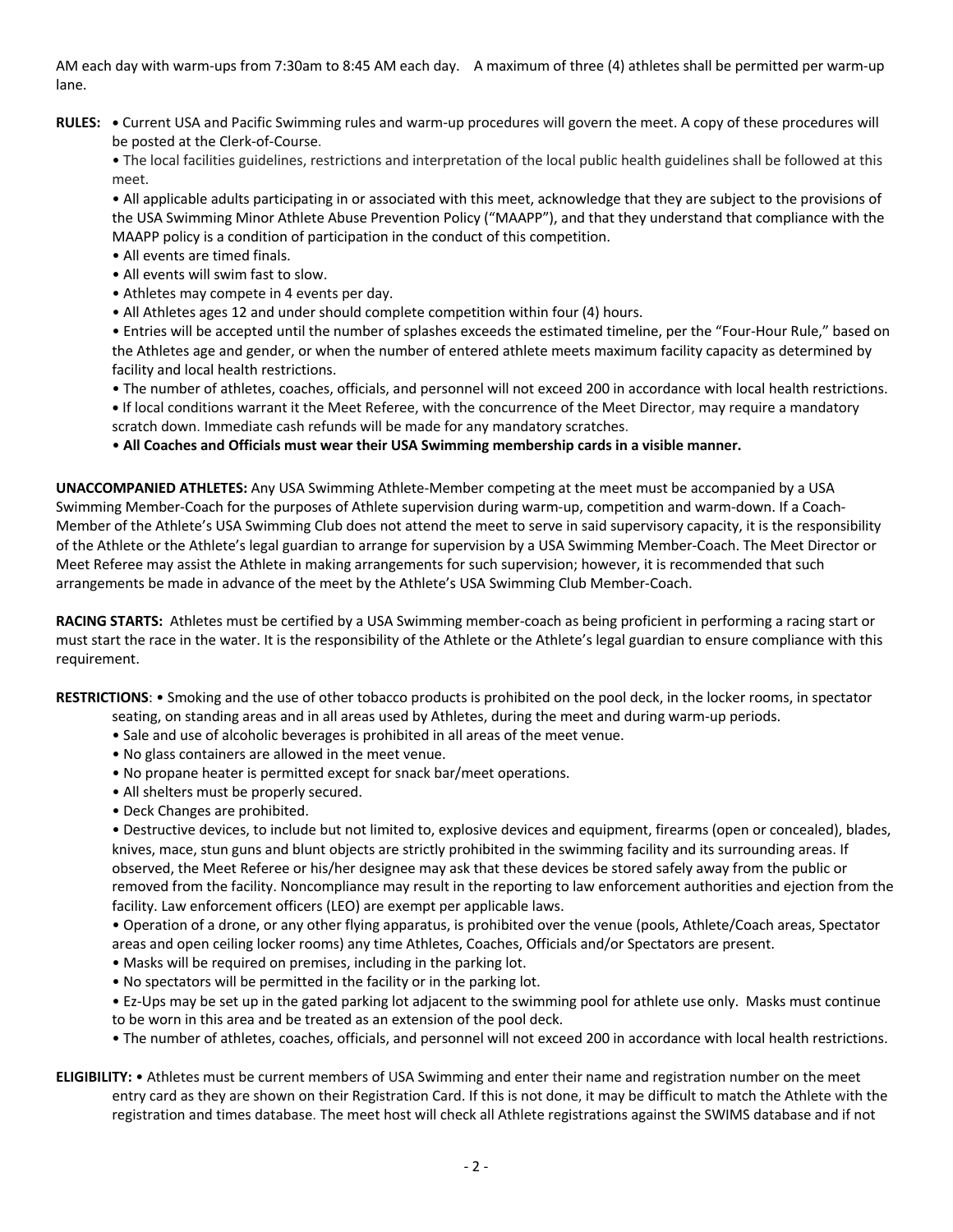found to be registered, the Meet Director shall accept the registration at the meet (a \$10 surcharge will be added to the regular registration fee). Duplicate registrations will be refunded by mail.

• Meet is open only to qualified athletes registered with SCSC**.** Athletes who are unattached but participating with SCSC are eligible to compete.

• Entries with "NO TIME" will be ACCEPTED **(EXCEPTION – 400 IM/500 Free. See time standards below)**

• Athletes entering the 400 IM and 500 Free must have met minimum of USA-S Motivational 13-14 BB time for their gender https://www.pacswim.org/userfiles/cms/documents/801/2021-2024-motivationaltimes-top16.pdf

• Disabled Athletes are welcome to attend this meet and should contact the Meet Director or Meet Referee regarding any special accommodations on entry times and seeding per Pacific Swimming policy.

• Athletes 19 years of age and over may compete in the meet for time only, no awards. Such Athletes must have met standards for the 17-18 age group.

• The Athlete's age will be the age of the Athlete on the first day of the meet.

**ENTRY FEES:** \$8.00 Splash fee, \$4.00 per event. No refunds will be made, except mandatory scratch downs.

**ENTRIES:** To enter go to **www.fastswims.com** to receive an immediate entry confirmation. This method requires payment by credit card. FastSwims charges a processing fee for this service, 6.5% of the total Entry Fees plus \$0.75 per transaction, regardless of number of Athletes. Please note that the processing fee is a separate fee from the Entry Fees. Online entries will be accepted through Monday June 14, 2021.

**CHECK-IN:** The meet shall be pre-seeded. Athletes shall report to the bull-pen area at their scheduled time for each event.

**SCRATCHES:** Any Athletes not reporting for or competing in an individual timed final event that they have entered shall not be penalized.

**AWARDS:** None.

**ADMISSION:** Closed deck to spectators.

**MISCELLANEOUS:** No overnight parking is allowed. Facilities will not be provided after meet hours.